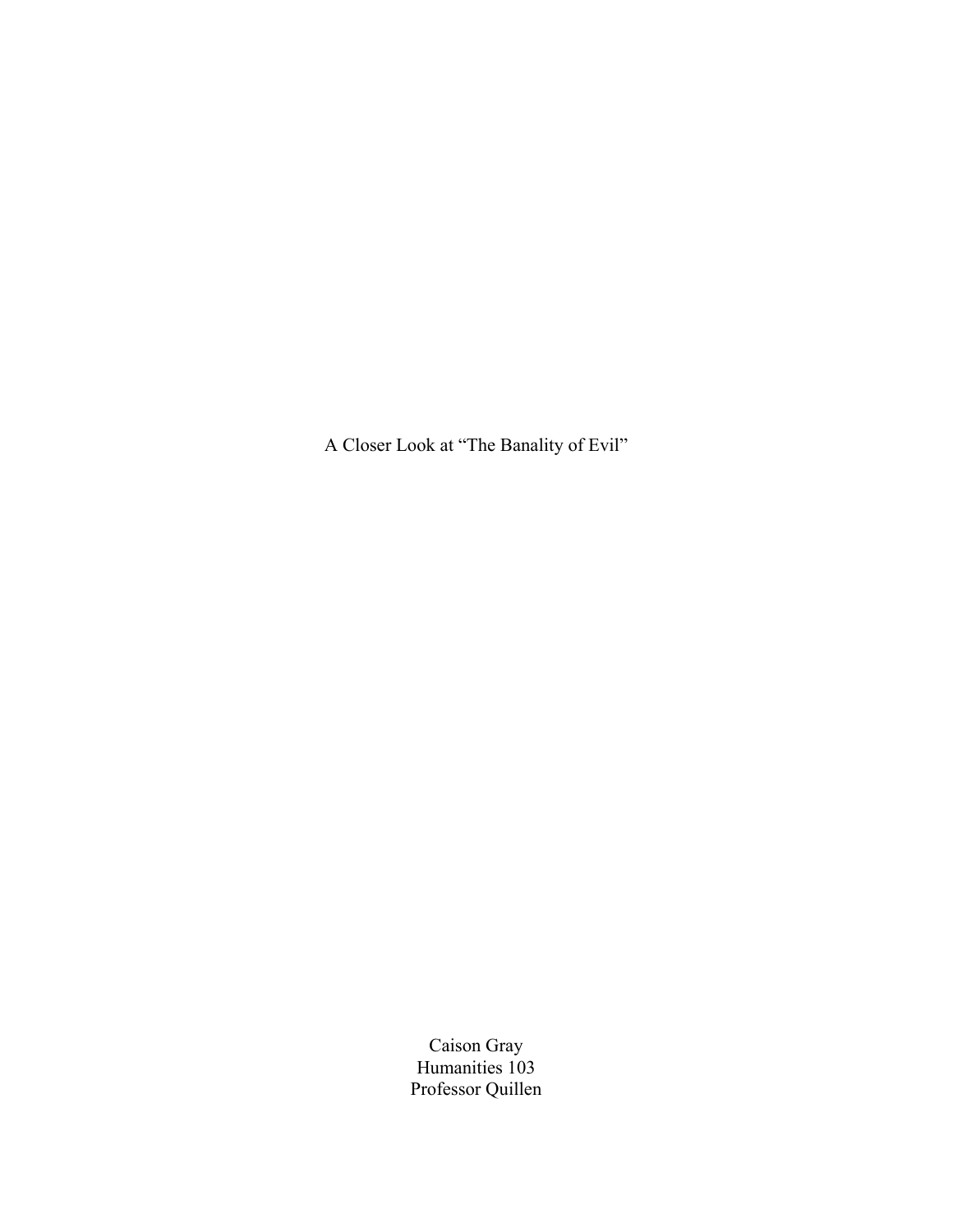The concept of the "banality of evil" was introduced in 1963 by Hannah Arendt, a German-American philosopher and political theorist, with her book *Eichmann in Jerusalem: A Report on the Banality of Evil*. The concept originated from Arendt's observations of Adolf Eichmann's trial, in which she concluded that Eichmann, a major organizer of the Holocaust, was not monstrous but rather banal. The concept of the "banality of evil" was interpreted in different ways as the concept was further discussed. After the publishing of Arendt's book, scholars debated over the morality and accuracy of the concept. As the discussions progressed, the conversations became less about what the moral concept was, but more on how the concept could potentially explain the morality of society. Following the release of Hannah Arendt's book, scholars began debating whether the concept of the "banality of evil" correctly represented or diminished Eichmann's depravity.

Haslam and Reicher refute Arendt's concept of detachment from evil acts, arguing that perpetrators "act thoughtfully, creatively, and with conviction."1 Haslam and Reicher refute the "banality of evil" to support their conclusions on the results of the Stanford Prison Experiment. The Stanford Prison Experiment was a psychological study in which it was shown that anyone is capable of doing evil when put into a position of power. As opposed to arguing against the moral reasoning enforcing Arendt's concept, Haslam and Reicher challenge the foundational example that Arendt uses, namely, Adolf Eichmann. The authors claim that Eichmann "was comfortable with Nazi anti-Semitism and found the general ideology of the party congenial."<sup>2</sup> The authors use old images of the Holocaust to illustrate how intensive and personal the acts of evil were

 $<sup>1</sup>$  Haslam, S. Alexander, and Stephen Reicher. "Beyond the Banality of Evil: Three Dynamics of an Interactionist</sup> Social Psychology of Tyranny." *Personality and Social Psychology Bulletin* 33, no. 5 (May 2007)

<sup>&</sup>lt;sup>2</sup> Haslam, S. Alexander, and Stephen Reicher. "Beyond the Banality of Evil: Three Dynamics of an Interactionist Social Psychology of Tyranny." *Personality and Social Psychology Bulletin* 33, no. 5 (May 2007)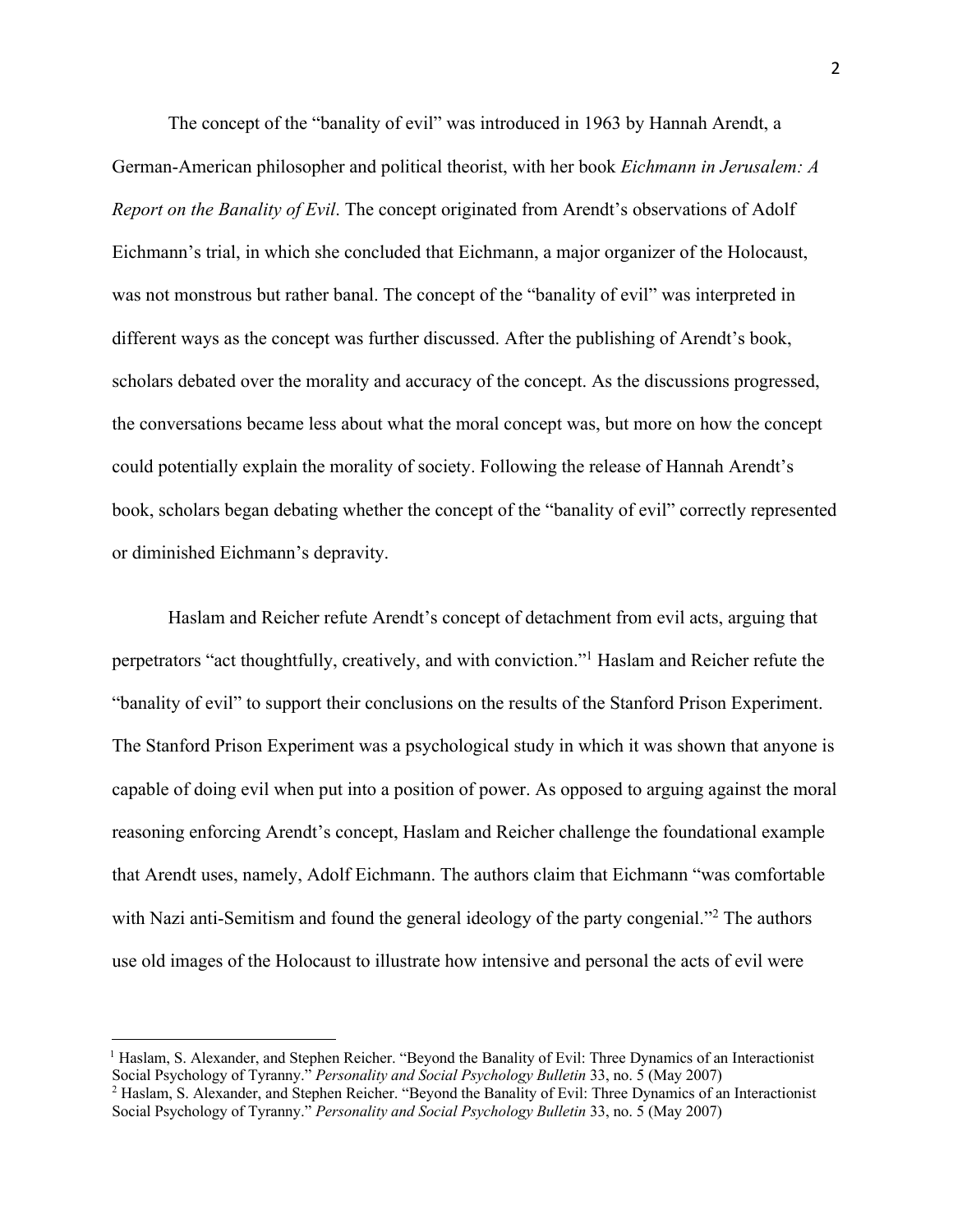during World War II. Haslam and Reicher say that as opposed to the photos demonstrating banality, the photos represent "the endpoint of a long and arduous journey of individual socialization and social transformation."<sup>3</sup> Overall, the argument refutes Hannah Arendt's idea that humans can commit acts of evil without evil intention.

Similar to Haslam and Reicher, Lederman critiques Arendt's idea of banality. This time, Lederman points to the specific psychological reasoning that could have prompted Arendt's conception of the banality of evil. Lederman contemplates the idea that Arendt used the concept of the "banality of evil" as a mechanism that "made the Holocaust more comprehensible to her."4 A mechanism was needed for Arendt to process how humanity could commit such atrocious acts. Lederman claimed that in order for the Holocaust to be processible, the concept of the "banality of evil" was created as a "phenomenon one can understand in human terms despite its moral monstrosity."5 Lederman believed Arendt used the idea of banality to come to the realization of needing to comprehend the "question of what form of government could resist the phenomenon of political conformity" and look towards a greater power influencing people, such as Eichmann.<sup>6</sup>

Bergen interpreted Arendt's concept of "the banality of evil" as a psychological tool to understand the human ability to commit evil acts. Bergen believed that Arendt knew what she was going to witness at Eichmann's trial, that "Eichmann as the icon of the SS, knowing that the

<sup>3</sup> Haslam, S. Alexander, and Stephen Reicher. "Beyond the Banality of Evil: Three Dynamics of an Interactionist Social Psychology of Tyranny." *Personality and Social Psychology Bulletin* 33, no. 5 (May 2007)

<sup>4</sup> Lederman, Shmuel. "The Radicalism of the Banality of EvilIdeology and Political Conformity in Arendt." *New German Critique* 46, no. 2 (137) (August 1, 2019): 197–220.

<sup>5</sup> Lederman, Shmuel. "The Radicalism of the Banality of EvilIdeology and Political Conformity in Arendt." *New German Critique* 46, no. 2 (137) (August 1, 2019): 197–220.

<sup>6</sup> Lederman, Shmuel. "The Radicalism of the Banality of EvilIdeology and Political Conformity in Arendt." *New German Critique* 46, no. 2 (137) (August 1, 2019): 197–220.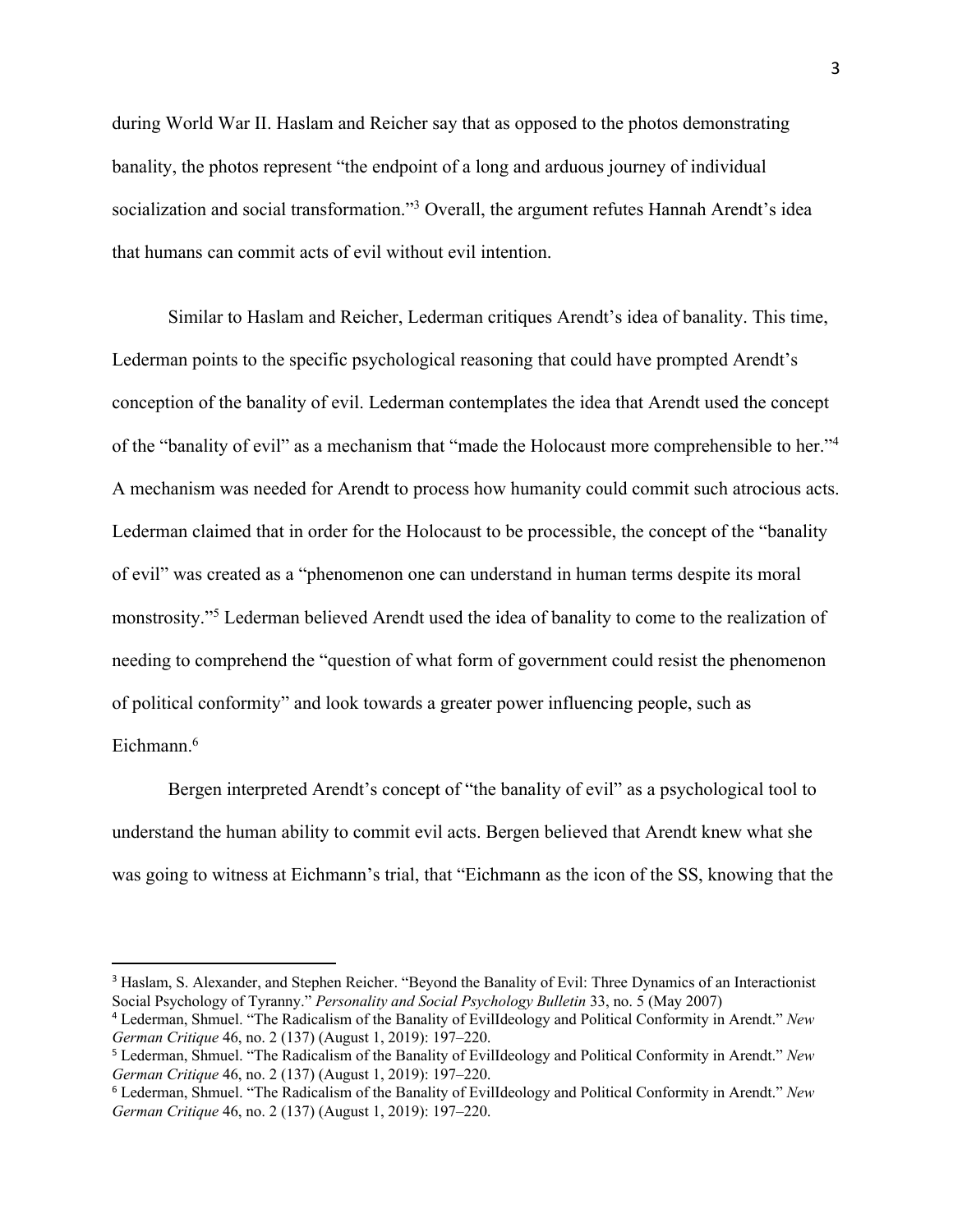SS itself was an icon for the delirium of blind loyalty."7 Therefore, according to Bergen, the concept of banality that Arendt created had the purpose of representing the fault of "blind loyalty" that existed in humankind. Arendt began contemplating that the "commonplace capacity of humans" was the reasoning behind Eichmann's participation in such heinous crimes.<sup>8</sup> Bergen described how this thought process of Arendt initiated the studying of other scholars of if the pre-existing fault "can lead us beyond the delirium of a blind loyalty into something we believe that is real about our experience of ourselves and our world."9 According to Bergen, this is why Arendt did not believe Eichmann was monstrous but rather banal.

Building upon Bergen's opinion of the reason behind "the banality of evil," Formosa dives deeper into what exactly defines a "banal perpetrator."10 According to Formosa, the difference between a banal perpetrator and a non-banal fanatic is "a banal perpetrator has only a thoughtless blind commitment to such an ideology, whereas a non‐banal fanatic, such as a Hitler or Himmler, has a thoughtful, convinced commitment to their anti-Semitic 'cover story.'"<sup>11</sup> In relation to Arendt's claim that Eichmann was banal, Formosa's description defends Arendt's claim that Eichmann was simply following orders. In addition, Formosa furthered Arendt's claim of Eichmann's banality by introducing the factor of his lack of character. Formosa defines a person of character as "one who shows a willingness to buck the tide and think independently about what they are doing."12 Therefore, Formosa writes that Eichmann did not possess an evil

 <sup>7</sup> Bergen, Bernard J. *The Banality of Evil: Hannah Arendt and "The Final Solution."* Rowman & Littlefield Publishers, 2000.

 <sup>8</sup> Bergen, Bernard J. *The Banality of Evil: Hannah Arendt and "The Final Solution."* Rowman & Littlefield Publishers, 2000.

 <sup>9</sup> Bergen, Bernard J. *The Banality of Evil: Hannah Arendt and "The Final Solution."* Rowman & Littlefield Publishers, 2000.

<sup>10</sup> Formosa, Paul. "Moral Responsibility for Banal Evil." *Journal of Social Philosophy* 37, no. 4 (2006): 501–520

<sup>11</sup> Formosa, Paul. "Moral Responsibility for Banal Evil." *Journal of Social Philosophy* 37, no. 4 (2006): 501–520

<sup>12</sup> Formosa, Paul. "Moral Responsibility for Banal Evil." *Journal of Social Philosophy* 37, no. 4 (2006): 501–520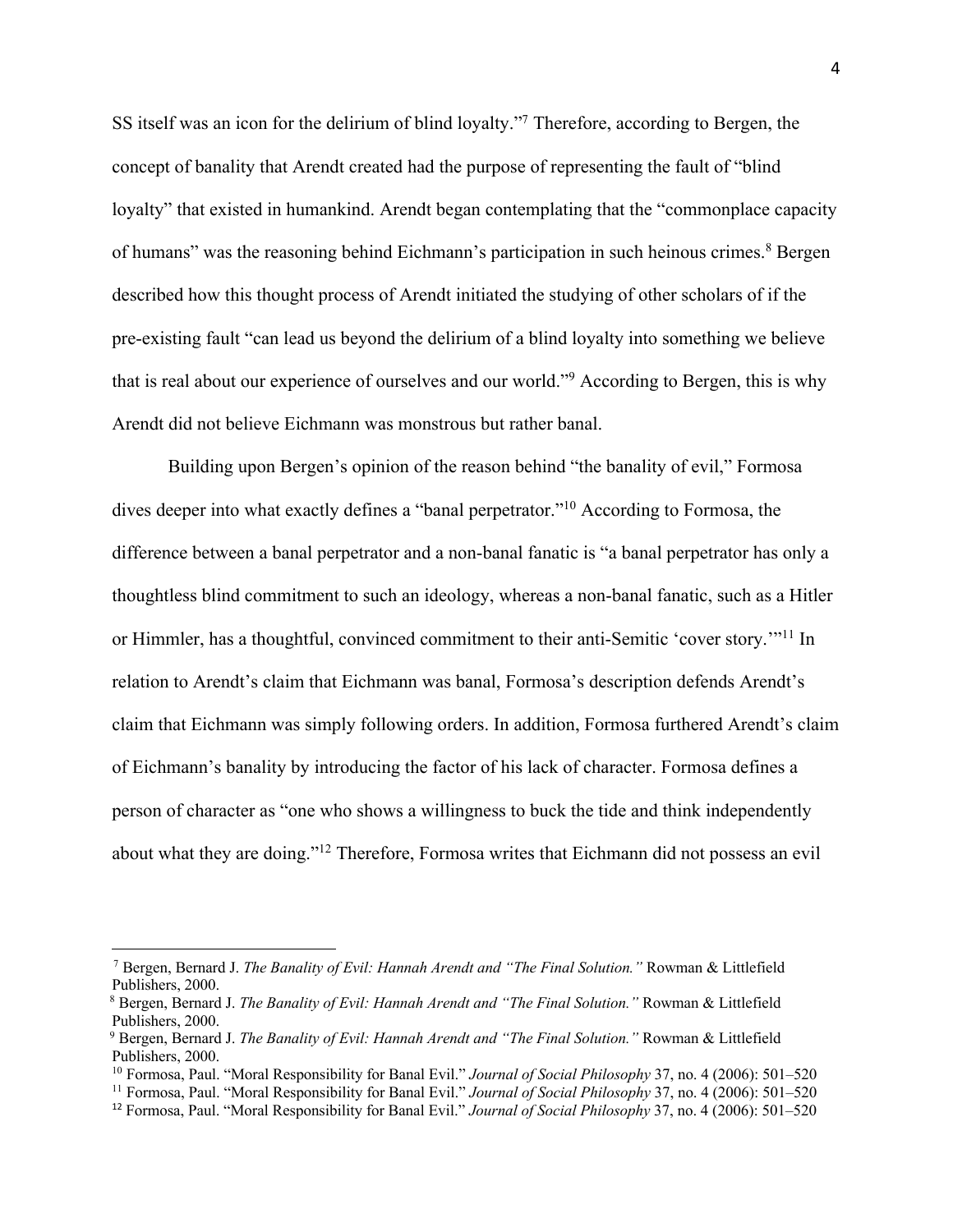character because of the fact that he did not possess character in the first place; "In this sense of character, Eichmann did not have an evil character but rather lacked character altogether."13

Hayden takes a different perspective of Arendt's concept of "the banality of evil" and discusses its relationship with political evil. Hayden writes that "the banality of evil" Arendt created is a resulting factor of the political evil that exists in the world; "banality of evil supersedes the notion of radical evil overlooks both the nature of political evil as she conceived it, and the enduring place of extreme evil in her thought."14 Hayden's view on the idea is that "radical evil and evil as banal are distinct, though complementary, aspects of extreme evil as a whole," which is how an individual, like Eichmann, can partake in such atrocious activities as they do and feel little sympathy.15 The influential power that political ideas and regimes have over a society creates the mindset that performing evil is valid and humane. Therefore, Eichmann was a banal character, in Arendt's eyes, because of the toxic political system that encouraged his participation.

Building off of Hayden, Minnich explored Arendt's idea of "the banality of evil" through the lens of political power. Arendt described the normalcy of Eichmann's image, and how he did not fit the image of a person who committed the crimes that he was accused of. As Arendt tried to rationalize Eichmann's mindset through his participation in the Holocaust, she concluded that Eichmann "was 'a quite extraordinary thoughtlessness,' which led him to have trouble thinking for himself rather than in clichés and platitudinous."16 Minnich, along with Arendt, believes that

<sup>13</sup> Formosa, Paul. "Moral Responsibility for Banal Evil." *Journal of Social Philosophy* 37, no. 4 (2006): 501–520

 <sup>14</sup> Hayden, Patrick. "Political Evil in a Global Age," n.d., 30.

 <sup>15</sup> Hayden, Patrick. "Political Evil in a Global Age," n.d., 30.

<sup>16</sup> Minnich, Elizabeth. "The Evil of Banality: Arendt Revisited." *Arts and Humanities in Higher Education: An International Journal of Theory, Research and Practice* 13, no. 1–2 (April 2014): 158–79.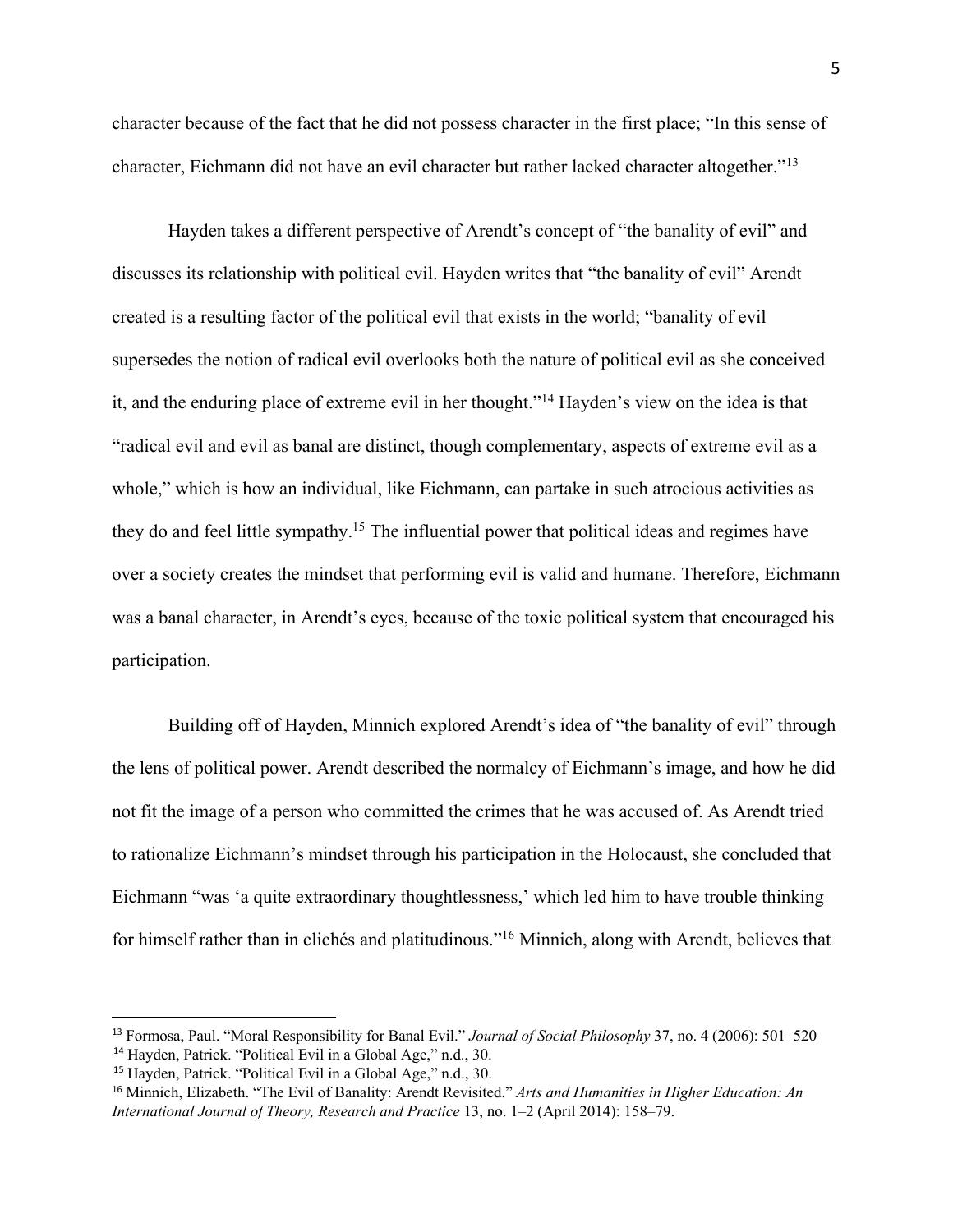individuals commit evil acts as a factor of obedience to authoritative figures or beliefs. Minnich states that certain, characterless individuals are "being reduced to 'obedience to authority' and variants are taken to account for our propensity to take on and fully play out whatever social role we are given, including harming other people when authority tells, or a system encourages, us to." $^{17}$ 

Overall, the concept of "the banality of evil" is an idea that has led to much debate and speculation. Scholars have had trouble fully understanding why Hannah Arendt made the claim of Eichmann's banal character. However, after looking at the concept through various lenses, including political, philosophical, and psychological, scholars have become more aware to what defines a banal individual. The evolving interpretation of "the banality of evil" helps scholars better understand why Hannah Arendt created the concept in the context of Adolf Eichmann.

Personally, I believe the concept of "the banality of evil" is one that gives too much credit to those who commit horrific acts. Simply because a situation is easier for you or it is what you are being told to do does not mean it is correct. I understand Eichmann claiming he committed his acts because he was told to, and not for his own personal beliefs, but each individual has a set of morals to follow. No situation should alter an individual's personal morals because they should be a strong enough individual to recognize when an action goes against their beliefs. I feel as though, for example, Eichmann understood that what he was doing to the Jewish people, deep down, was wrong. However, he knew it would be easier to follow Hitler rather than fight him. Stating the concept of "the banality of evil" is the reasoning Eichmann would do horrific actions does not hold him accountable for having a weak sense of self and a cowardness personality.

<sup>17</sup> Minnich, Elizabeth. "The Evil of Banality: Arendt Revisited." *Arts and Humanities in Higher Education: An International Journal of Theory, Research and Practice* 13, no. 1–2 (April 2014): 158–79.